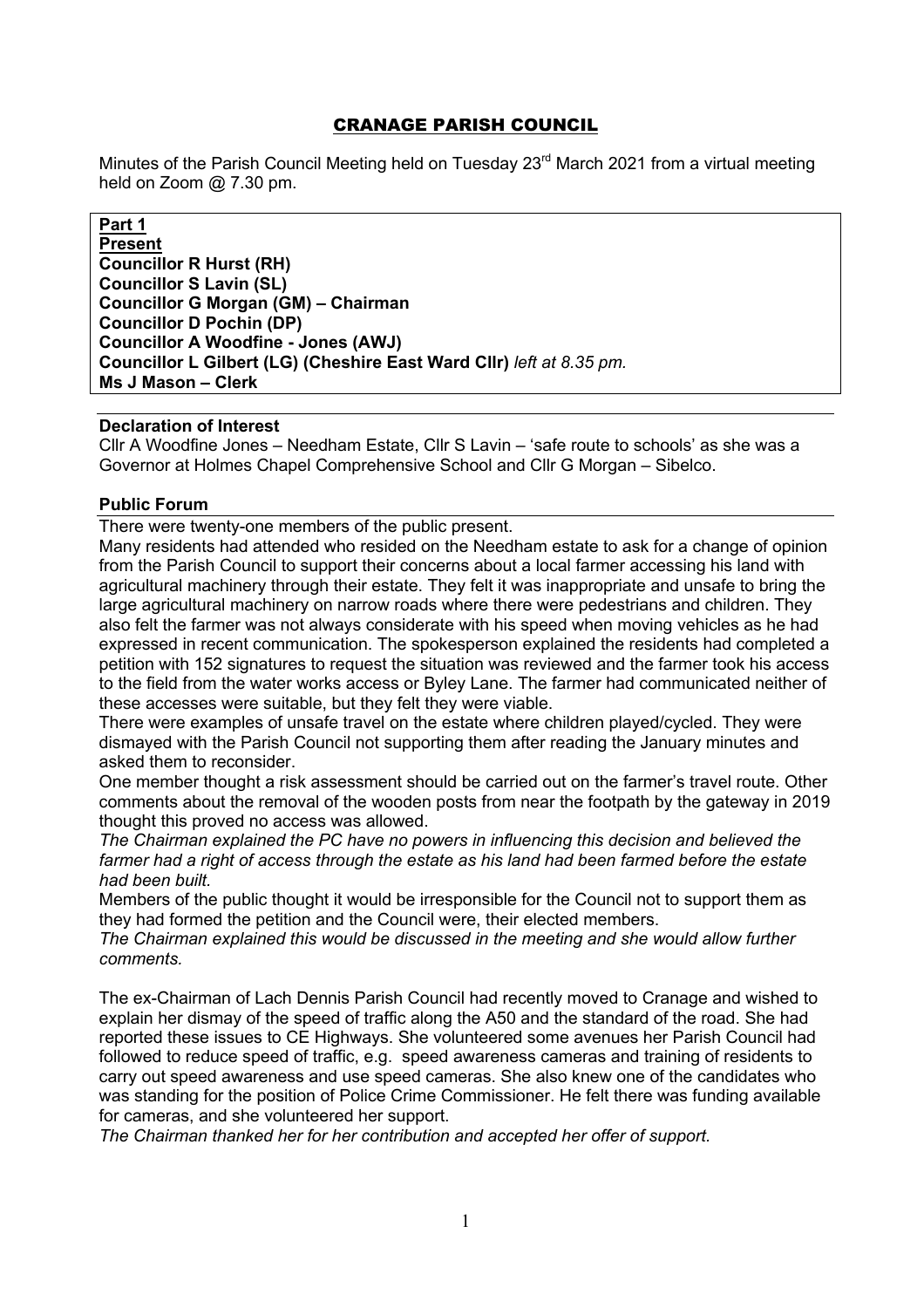At the last meeting, the Parish Council had encouraged Northwich Road to form a residents committee to try and influence the decision of CE Highways that there was a huge issue with speed and volume of traffic on Northwich Road. The Parish Council had tried many options but with no results. The spokesman summarised the petition the had organised and they had gained over 100 signatures.

# **Apologies**

Cllr R Hocknell – a prior meeting engagement.

## **34/21 Minutes**

**Resolved** that the minutes of the meeting held on 23<sup>rd</sup> February 2021 be approved and signed as a true and accurate record.

#### **35/21 Northwich Road**

The PC members were impressed by the overwhelming support the residents had organised between themselves to show their concerns about the speed of traffic on Northwich Road. The Chairman proposed the residents needed a point of contact on the Council to communicate with and formalise a plan of action to follow.

**Resolved** Cllr D Pochin would act as the representative of the Parish Council for the Northwich Road & New Platt Lane Residents Action Group. It was noted there was a handover from Cllr DB.

### **36/21 Cheshire East**

Cllr LG reported the library in Holmes Chapel were conducting a service called reading with friends for the socially isolated which involved a weekly chat about a book in the library.

CE had reported there was now a 6.4-year housing supply available, and the target was 5 years, which was positive news.

The Holmes Chapel Leisure Centre was due to open on the  $12<sup>th</sup>$  April so long as the relaxing of restrictions continues and there are no updates.

Cllr LG explained the PC he had supported the residents on Needham estate with submitting the petition to CE.

#### **37/21 Highways**

*The Chairman allowed more comments from the public forum time on this issue.* 

Cllr DB said he had heard in the public forum time that the PC had intentionally communicated an incorrect Zoom invitation which was ludicrous. It was a mistake and not international. Too many people had watched the previous activities in other PC life and this procedure was not followed in Cranage PC.

Cllr AWJ disputed the spokesman comments on dates as he knew access had been used for 8 years as he could recall from living on the estate.

*Cllr L Gilbert left the meeting at 8.35pm* 

To acknowledge the email from the resident on the farm traffic travelling through Needham estate

The Chairman felt after listening to the residents from Needham estate and the farmer's position that there was no action the Parish Council could take in relation to the right of access the farmer had to enter his field from Needham Estate.

Cllr SL proposed "the Parish Council supported the residents of Needham estate to submit their petition to CE Highways to see if any further actions could be taken about the farmers access into the estate following comments from the public forum time".

This proposal was seconded by Cllr RH.

**Resolved** the Parish Council supported the residents of Needham Estate to submit their petition to CE Highways to enquire if any actions could be taken about the farmers access into the estate.

The chairman wished it to be noted she disagreed with the resolution.

Footpath siding out along A50.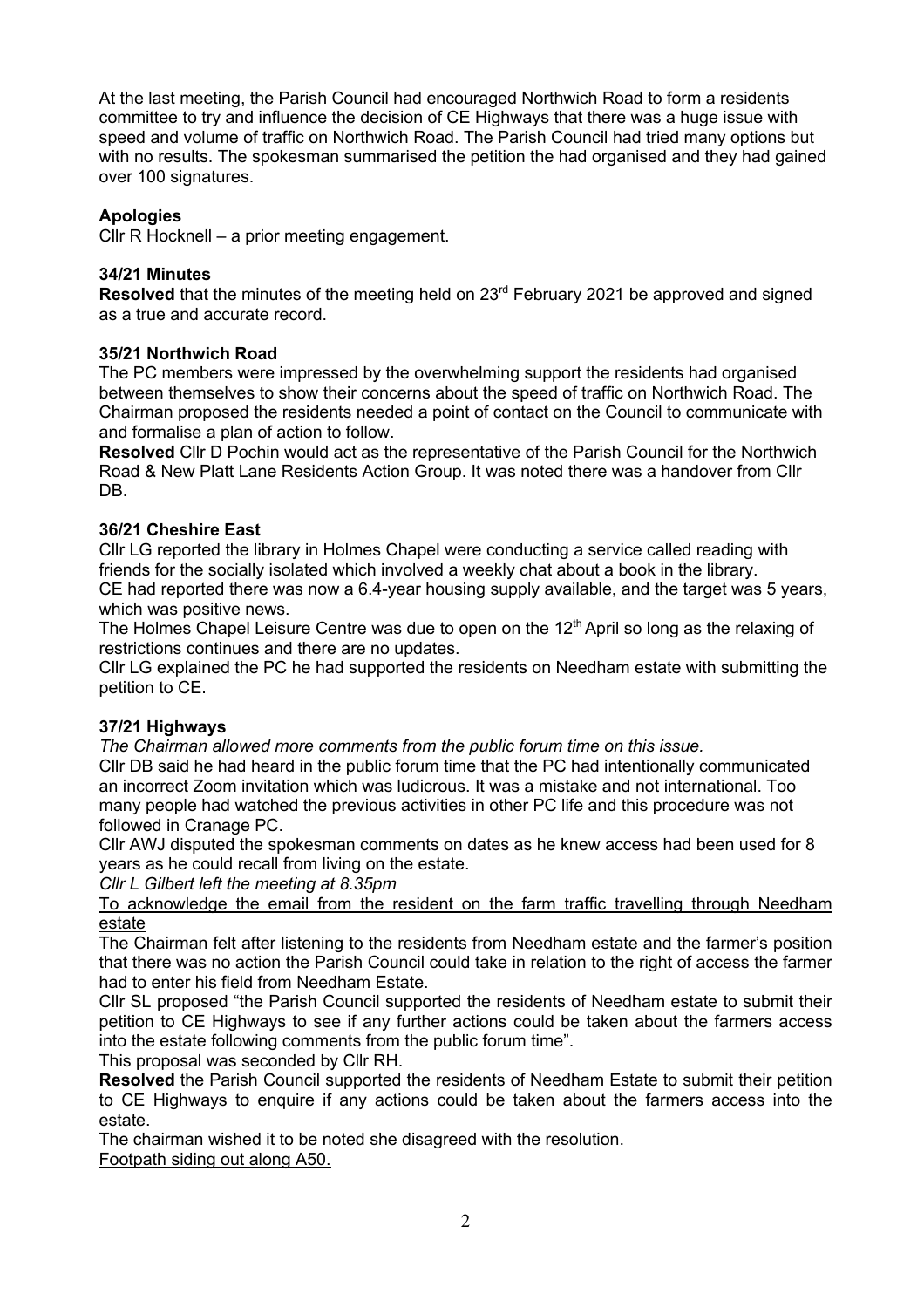The footpaths had been sided out along the A50 and there had been several emails of thanks from the public. The Clerk had received one complaint about it being sided out too far and showed the tarmac edge which was uneven and dangerous, the contractor had been out and relayed turf and resolved the issue.

Cllr RH thought the siding out had now shown up more issues in some areas as more pavement was now visible and it was showing uneven tarmac which was dangerous for walkers.

**Resolved** the Clerk would report to CE Highways.

A50 Blocked gulley- 3418618

Cllr AWJ would check if this has been actioned.

Glebe Farm pedestrian access

The Clerk reported that Mr Lee Glover had now left and had been replaced by Ms Libby Bowers and there had been a conversation in relation to Glebe Farm.The sandbags had been removed but placed back again by the owner of Glebe Farm. Further communication had been issued that more actions would be taken by CE Highways to remove the sandbags.

To note meeting with neighbouring parishes on highways on  $24<sup>Th</sup>$  March

The Clerk and the members aware of the meeting with H/Chapel, Brereton, Twemlow and Goostrey.

A50 by Foxfield Court and the Northwich Road junction

Following comments in emails and in the public forum time the Clerk was asked to arrange a site visit with CE Highways.

# **38/21 Annual Parish Meeting on 27th April 2021**

The format of the Parish Council was discussed between the members. It was agreed that the meeting would still take place on Zoom. The Annual Parish Newsletter would need to be delivered to invite the public in April and the following topics were agreed to be written by members.

- Cllr G Morgan Chairman's Report
- Cllr D Pochin Northwich Road/ New Platt Lane traffic volume and speed
- Cllr A Woodfine Jones Needham estate
- Cllr S Lavin Neighbourhood Plan
- Cllr R Hurst Litter collections

**Resolved** the Clerk would organise a presentation from Ms L Hughes from Cheshire Community Action on the Neighbourhood Plan.

**Resolved** the cost of £73.00 would be accepted from CCA.

It was agreed the Clerk would ask the Village Hall if they would like to give a small presentation.

#### **39/21 Neighbourhood Plan**

Twemlow Parish Council had withdrawn from joining Cranage Parish Council to jointly complete a Neighbourhood Plan. It was noted the Terms of Reference would be deleted.

There had been over 155 responses received back from the residents of Cranage which was amazing. The Clerk had now sent the replies to CCA for analysis, and she was hopeful that this would be ready for the Annual Parish Meeting.

There had been several offers of support to help complete the NP and the Clerk suggested a meeting would be helpful. Cllr SL suggested an initial email of communication was sent and then a meeting in May arranged.

#### **40/21 Land ownership Needham estate**

*Deferred*

#### **41/21 Planning Applications**

- 21/1245C Heyhead Farm, Twemlow Lane, Cranage CW4 8EX proposed two storey rear extension to current planning approval 20/2618C. **Resolved** No Objection
- 21/1415C Land off Kings Lane, Cranage proposed telecommunications installation. Proposed 25 m high FLI slimline lattice tower on 5.6 x 5.6 x 1.2m deep concrete base